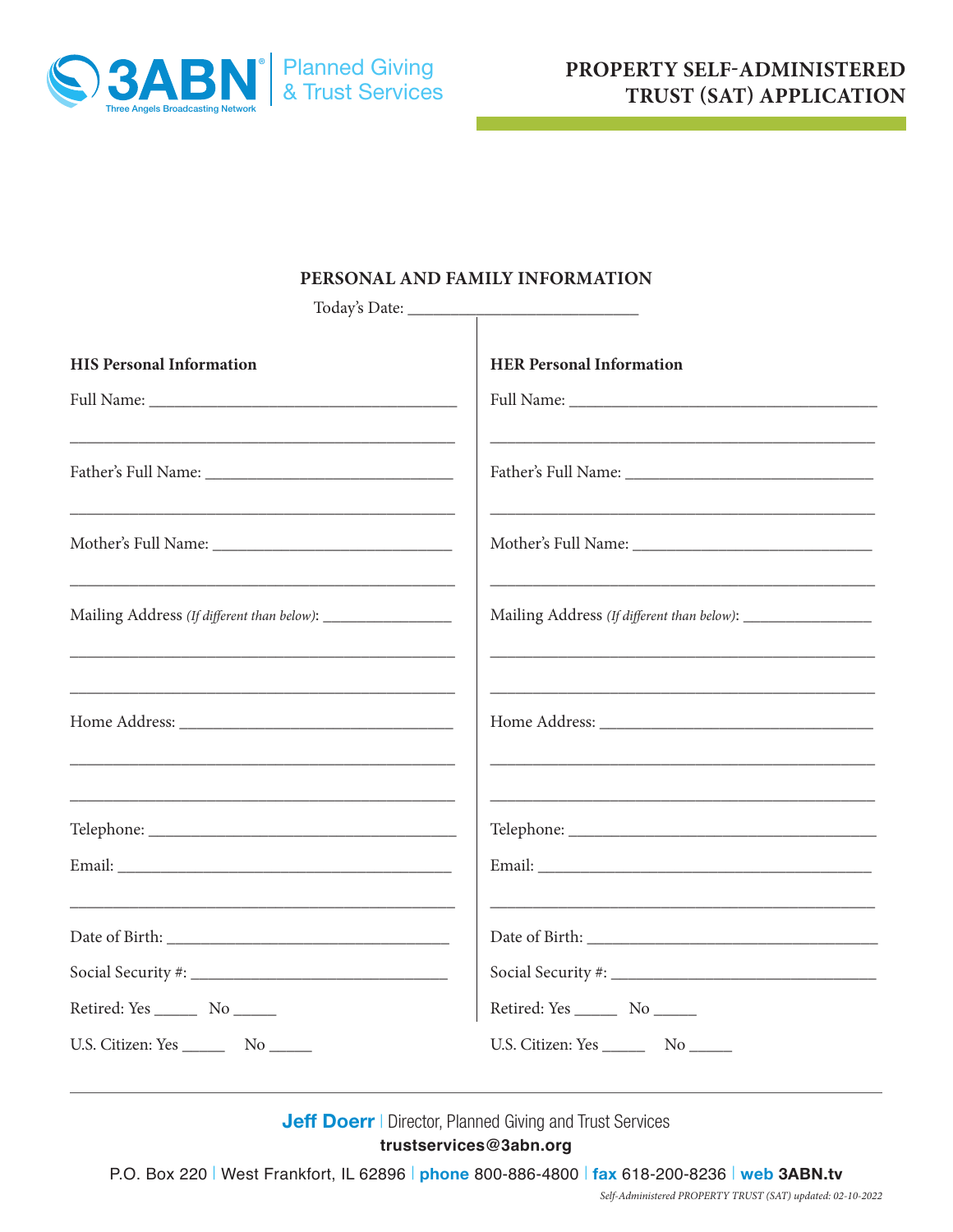|           |  |                                                                                                                                                                                                                                                                                                                                                                                                                                                 | Page 2 of 10, SAT |  |
|-----------|--|-------------------------------------------------------------------------------------------------------------------------------------------------------------------------------------------------------------------------------------------------------------------------------------------------------------------------------------------------------------------------------------------------------------------------------------------------|-------------------|--|
|           |  |                                                                                                                                                                                                                                                                                                                                                                                                                                                 |                   |  |
|           |  |                                                                                                                                                                                                                                                                                                                                                                                                                                                 |                   |  |
|           |  | At this time I or We are naming 3ABN - Three Angels Broadcasting Network as the successor trustee of this self-adminis-<br>tered Property Trust known as a SAT. I/We understand we manage this SAT during our lifetime, with 3ABN to assist us<br>where needed and to be the Successor Trustee at the time assistance is needed due to health, accident or death. If joint,<br>we assign our spouse to be the Executor/Personal Representative. |                   |  |
|           |  | I desire that my spouse shall be appointed as my Executor/Personal Representative if she/he is able:                                                                                                                                                                                                                                                                                                                                            |                   |  |
|           |  |                                                                                                                                                                                                                                                                                                                                                                                                                                                 |                   |  |
|           |  |                                                                                                                                                                                                                                                                                                                                                                                                                                                 |                   |  |
|           |  | <b>EXECUTOR/PERSONAL REPRESENTATIVE:</b><br>(This is in case the surviving spouse expires or is unable or unwilling.)                                                                                                                                                                                                                                                                                                                           |                   |  |
|           |  |                                                                                                                                                                                                                                                                                                                                                                                                                                                 |                   |  |
|           |  |                                                                                                                                                                                                                                                                                                                                                                                                                                                 |                   |  |
|           |  |                                                                                                                                                                                                                                                                                                                                                                                                                                                 |                   |  |
|           |  |                                                                                                                                                                                                                                                                                                                                                                                                                                                 |                   |  |
|           |  | Alternate Executor/Personal Representative: If you named a relative above then we need an alternate to the above. If<br>you wish to name 3ABN then just write: We name: 3ABN (above)                                                                                                                                                                                                                                                            |                   |  |
|           |  | If spouse survives: We wish for the entire Estate to go to the surviving Spouse? Yes $(\quad)$ No $(\quad)$                                                                                                                                                                                                                                                                                                                                     |                   |  |
| for sale. |  | When BOTH Husband and Wife are deceased, which one person do you want to be responsible for the distribution of<br>your personal effects within the house? This must be done in a reasonable time in order to get the house on the market                                                                                                                                                                                                       |                   |  |
|           |  |                                                                                                                                                                                                                                                                                                                                                                                                                                                 |                   |  |
| lifetime. |  | I/We have reviewed My/Our above choices. And I/We are happy for the named parties to assist with the details of clos-<br>ing this SAT when I/We pass away. I/We understand that this SAT is revocable. However, in the event of my/our death<br>or incompetency, the SAT becomes irrevocable. This house could be sold if that needed to be done during the Trustor's                                                                           |                   |  |
|           |  |                                                                                                                                                                                                                                                                                                                                                                                                                                                 |                   |  |
|           |  |                                                                                                                                                                                                                                                                                                                                                                                                                                                 |                   |  |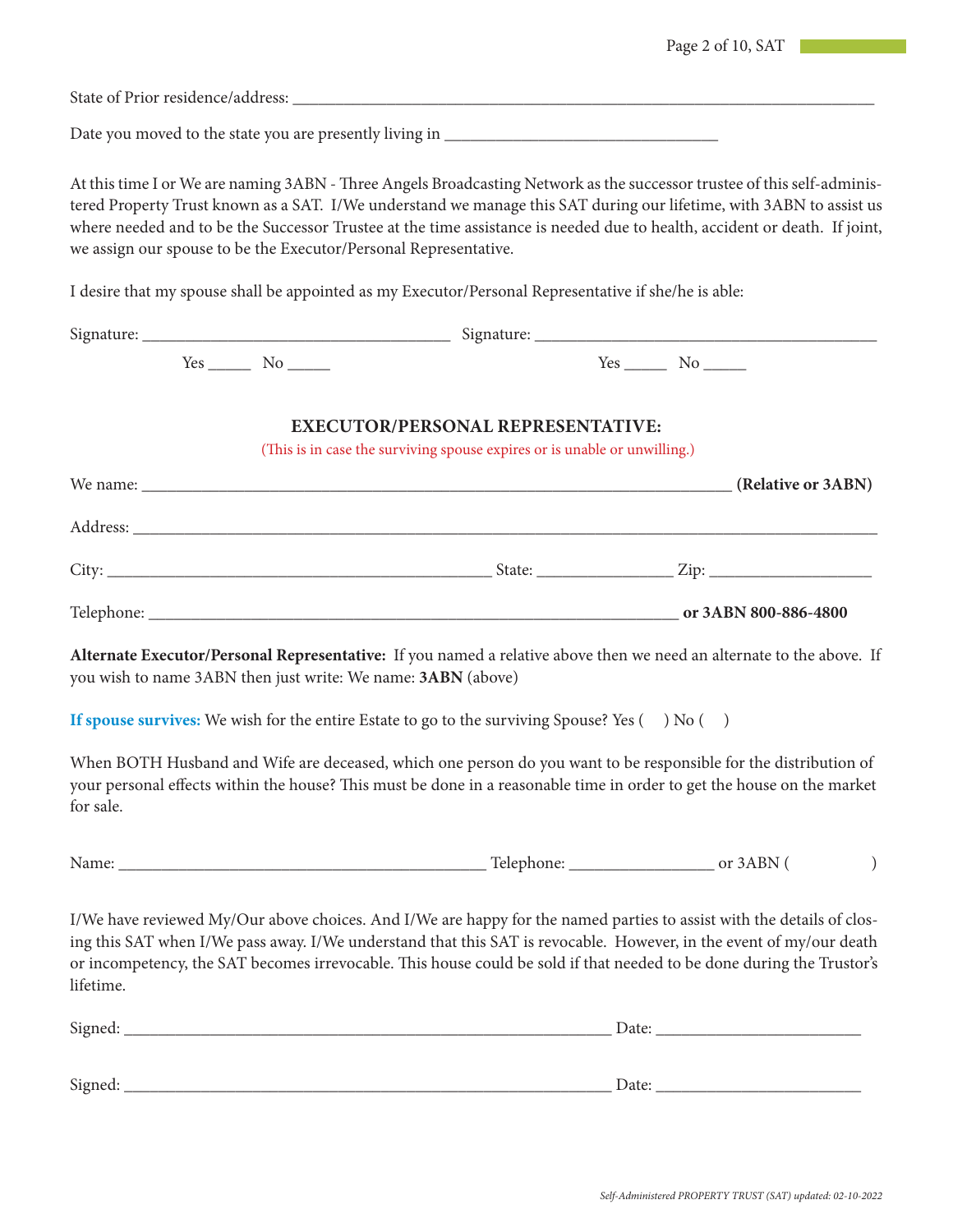Page 3 of 10, SAT

|                                                                                                 |  | <b>FAMILY STATUS</b>                                                             |                |  |
|-------------------------------------------------------------------------------------------------|--|----------------------------------------------------------------------------------|----------------|--|
| Please check one: _____ Married _____ Separated _____ Divorced _____ Widowed _____ Single _____ |  |                                                                                  |                |  |
|                                                                                                 |  |                                                                                  |                |  |
|                                                                                                 |  |                                                                                  |                |  |
| If you are unmarried, is a marriage presently planned? Yes ________ No _______                  |  |                                                                                  |                |  |
|                                                                                                 |  | <b>CHILDREN FROM PRIOR MARRIAGES/RELATIONSHIPS/ADOPTIONS</b>                     |                |  |
|                                                                                                 |  |                                                                                  |                |  |
|                                                                                                 |  |                                                                                  |                |  |
|                                                                                                 |  |                                                                                  |                |  |
|                                                                                                 |  |                                                                                  |                |  |
|                                                                                                 |  |                                                                                  |                |  |
|                                                                                                 |  |                                                                                  |                |  |
|                                                                                                 |  |                                                                                  |                |  |
|                                                                                                 |  |                                                                                  |                |  |
|                                                                                                 |  | Turn this sheet over if there are more names than will fit on this page. Thanks! |                |  |
|                                                                                                 |  | LIVING CHILDREN FROM CURRENT MARRIAGE                                            |                |  |
| 1. Name:                                                                                        |  |                                                                                  | Date of Birth: |  |
|                                                                                                 |  |                                                                                  |                |  |
|                                                                                                 |  |                                                                                  |                |  |
|                                                                                                 |  |                                                                                  |                |  |
|                                                                                                 |  |                                                                                  |                |  |
|                                                                                                 |  |                                                                                  |                |  |
|                                                                                                 |  |                                                                                  |                |  |
|                                                                                                 |  |                                                                                  |                |  |

*Turn this sheet over if there are more names than will fit on this page.*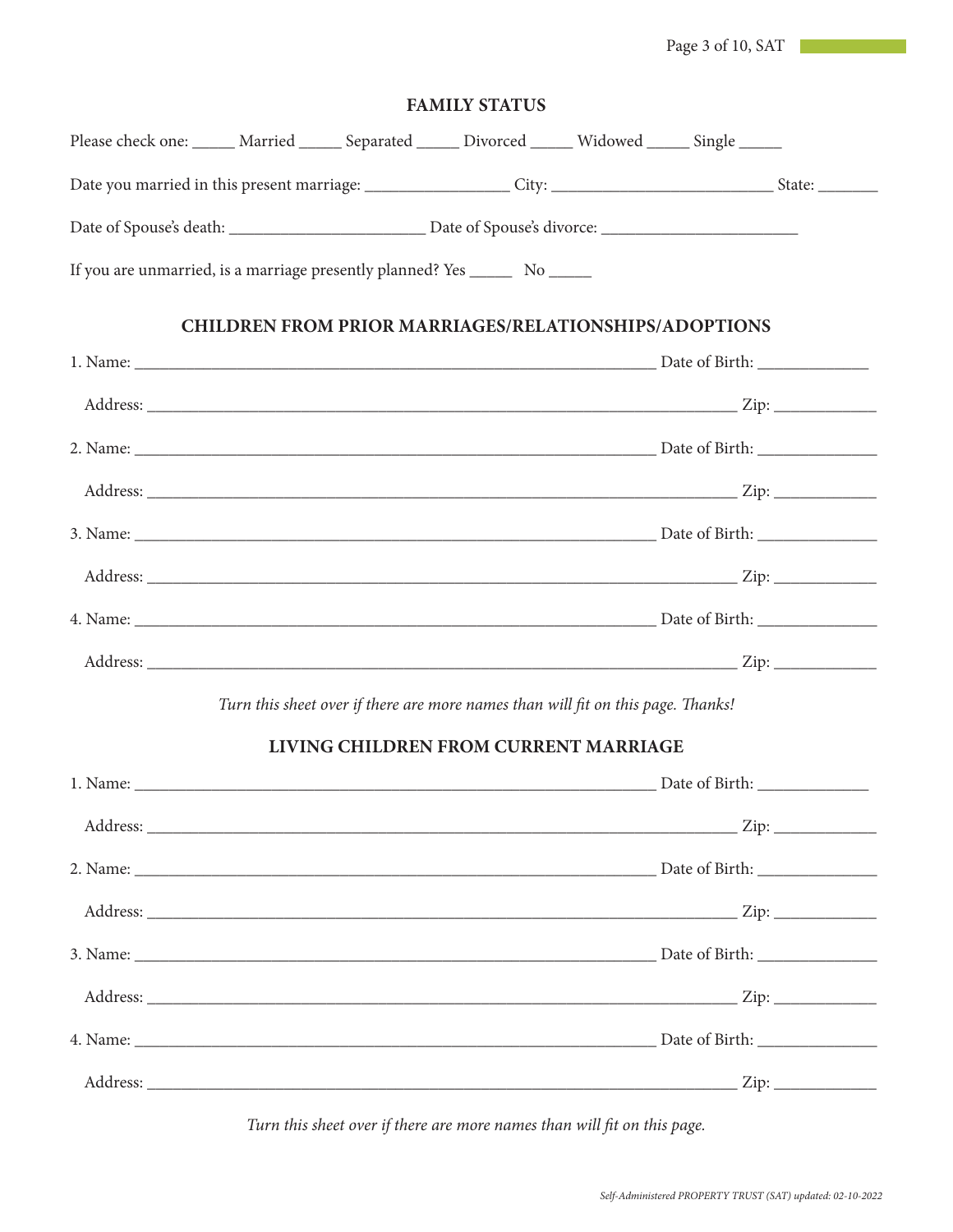Page 4 of 10, SAT

DECEASED CHILDREN:

|  | SURVIVING GRANDCHILDREN OF YOUR DECEASED CHILDREN (due to death or accident): |
|--|-------------------------------------------------------------------------------|
|  |                                                                               |
|  |                                                                               |
|  |                                                                               |
|  |                                                                               |
|  |                                                                               |
|  |                                                                               |
|  |                                                                               |
|  |                                                                               |
|  |                                                                               |
|  |                                                                               |
|  |                                                                               |
|  |                                                                               |

Turn this sheet over if there are more name than will fit on this page.

# LIST YOUR LIVING GRANDCHILDREN:

Turn this sheet over if there are more name than will fit on this page.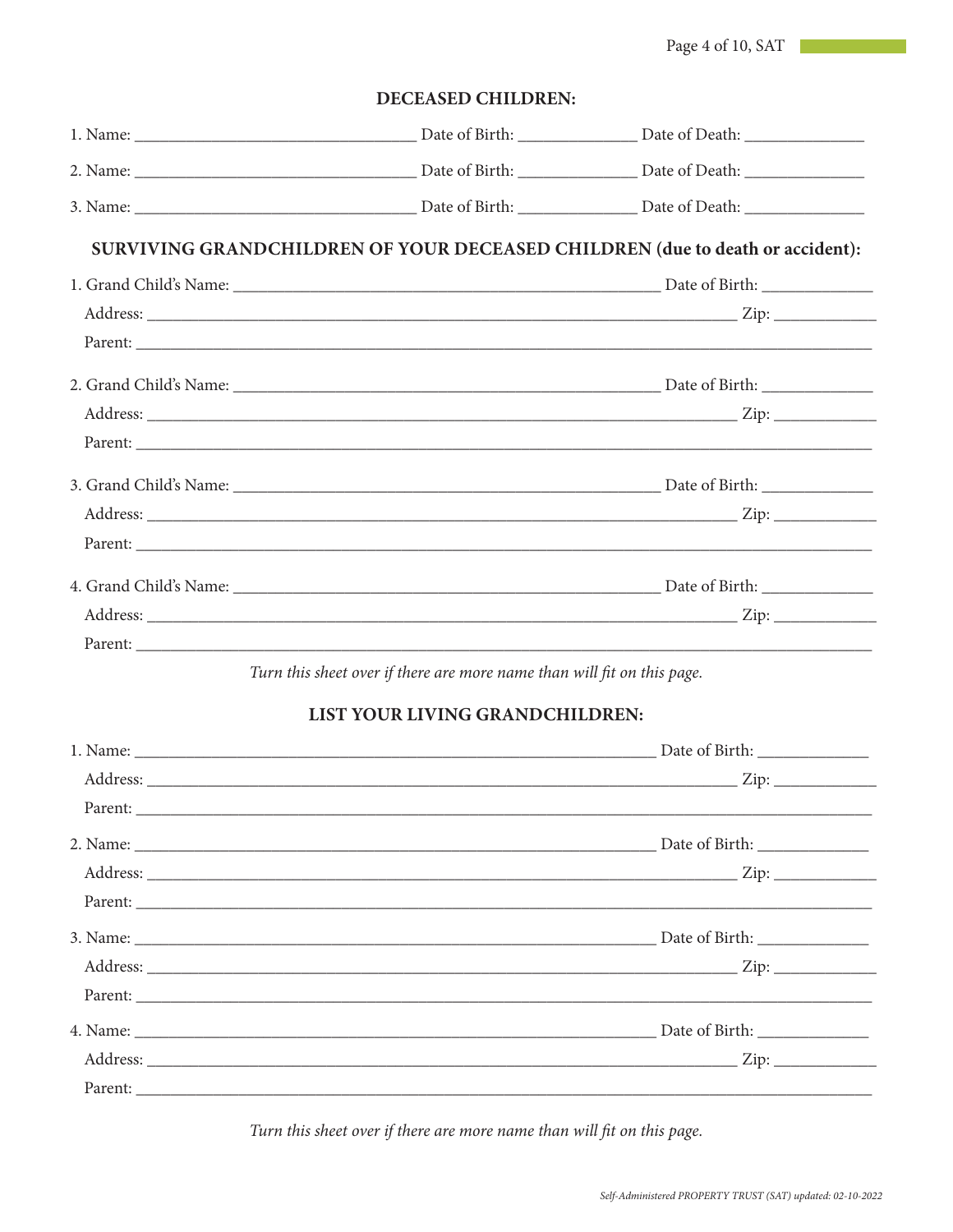## **DISTRIBUTION OF THIS PROPERTY TRUST**

Below, **3ABN must be listed for no less than 25% on the final distribution**. There are no up-front fees to you. **3ABN** will pay all costs to 3ABN's attorney to develop this document.

The trust documents will be prepared by an attorney representing 3ABN. Our attorney will be relying on information you provide to us. You may, if you wish, consult with an attorney of your own choosing to review the documents and give you your own independent legal advice.

All issues and proceedings regarding the construction, validity, and administration of any trust created under this Trust Agreement shall be controlled by the laws of the State of Illinois. After the death of the Settlor, the Trustee may change the situs of any such trust to another jurisdiction or designate the laws of another jurisdiction as the controlling law with respect to the administration of a particular trust if the primary beneficiary of such trust (or at least one of the beneficiaries in the case of the trust created under Article IV) resides in such designated jurisdiction, in which case, the laws of such designated jurisdiction shall apply to such trust as of the date specified in such designation. Any such designation shall be in writing and shall be delivered to each beneficiary of the affected trust. All issues and proceedings regarding the construction, validity, and administration of any trust created under this Trust Agreement shall be filed and heard in the Circuit Court of Franklin County, Illinois.

Every Beneficiary MUST HAVE an alternate or 3ABN named as the alternate should the main Beneficiary be deceased.

Adult Children, Family Members, Friends, Other Ministries can all be named as Beneficiaries (See Below) Minors must have an adult named to accept their funds until age 21, or per State Law.

#### **If it is your desire, you may list 3ABN for 25% to 100% and this is greatly appreciated. 25% Minimum**

**Thank you for selecting "Three Angels Broadcasting Network" at this important time in your life.**

**PLEASE COMPLETE THIS DOCUMENT BY SENDING US A LIST OF ALL ITEMS YOU WISH TO PLACE IN THIS PROPERTY TRUST.** See enclosed home review worksheets. **Also, All Bank Accounts, Savings Accounts, Insurances, etc can and should be included with this worksheet, as this will indicate your desire to place these items into your TRUST, as well.**

#### **LIST YOUR BENEFICIARIES BELOW:**

| 1. Percent to Three Angels Broadcasting Network |               | $\%$                             |  |
|-------------------------------------------------|---------------|----------------------------------|--|
|                                                 | $\frac{9}{6}$ |                                  |  |
|                                                 |               |                                  |  |
|                                                 |               |                                  |  |
|                                                 |               |                                  |  |
|                                                 |               |                                  |  |
|                                                 |               |                                  |  |
|                                                 |               | $\%$<br>$\overline{\phantom{a}}$ |  |
|                                                 |               |                                  |  |
|                                                 |               |                                  |  |
|                                                 |               |                                  |  |
|                                                 |               |                                  |  |
|                                                 |               |                                  |  |
|                                                 |               |                                  |  |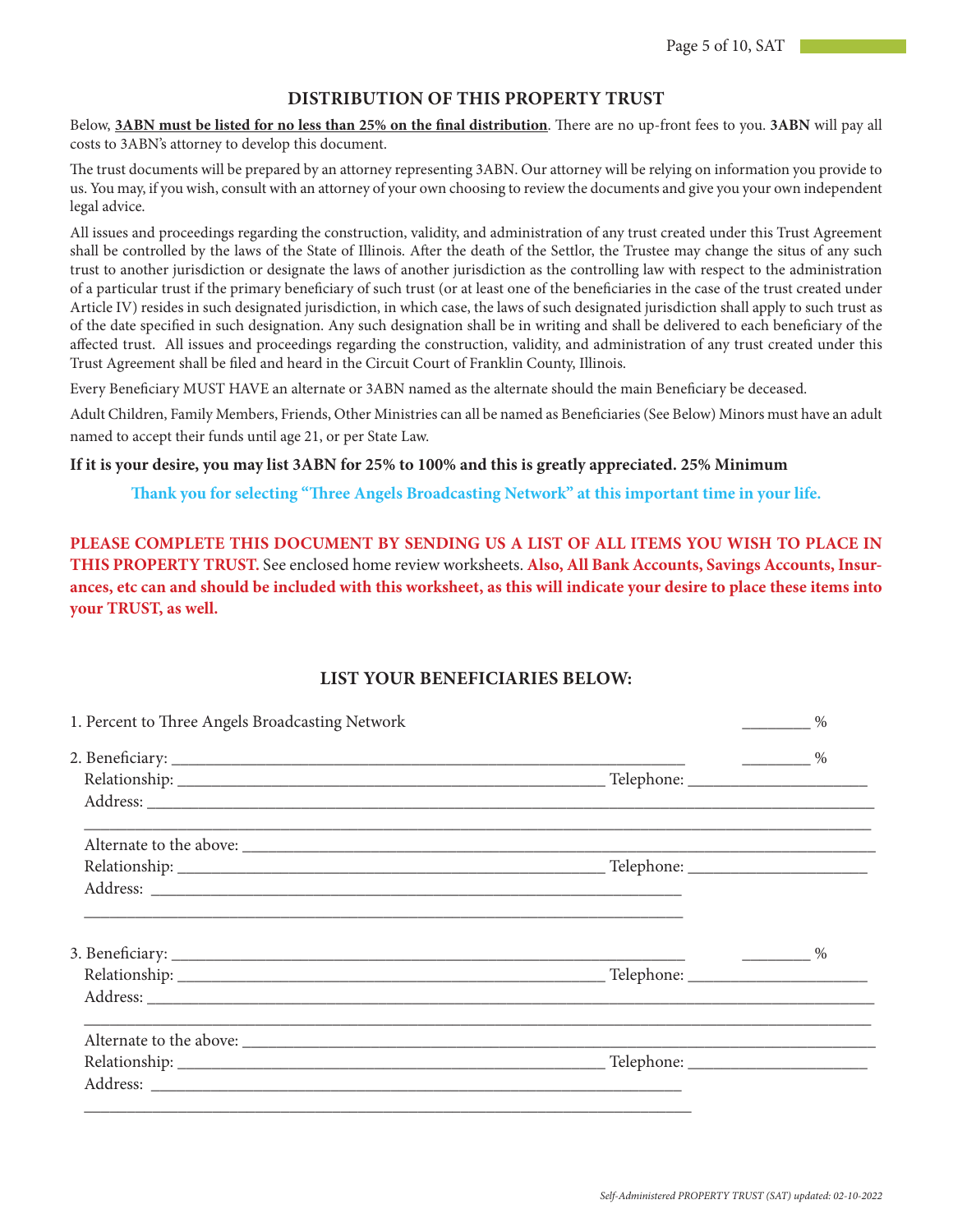|          | $\frac{1}{\sqrt{2}}$ $\frac{1}{\sqrt{2}}$ $\frac{1}{\sqrt{2}}$ $\frac{1}{\sqrt{2}}$ $\frac{1}{\sqrt{2}}$ $\frac{1}{\sqrt{2}}$ $\frac{1}{\sqrt{2}}$ $\frac{1}{\sqrt{2}}$ $\frac{1}{\sqrt{2}}$ $\frac{1}{\sqrt{2}}$ $\frac{1}{\sqrt{2}}$ $\frac{1}{\sqrt{2}}$ $\frac{1}{\sqrt{2}}$ $\frac{1}{\sqrt{2}}$ $\frac{1}{\sqrt{2}}$ $\frac{1}{\sqrt{2}}$ $\frac{1}{\sqrt{2}}$ |               |
|----------|----------------------------------------------------------------------------------------------------------------------------------------------------------------------------------------------------------------------------------------------------------------------------------------------------------------------------------------------------------------------|---------------|
|          |                                                                                                                                                                                                                                                                                                                                                                      |               |
|          |                                                                                                                                                                                                                                                                                                                                                                      |               |
|          |                                                                                                                                                                                                                                                                                                                                                                      |               |
|          |                                                                                                                                                                                                                                                                                                                                                                      |               |
|          |                                                                                                                                                                                                                                                                                                                                                                      |               |
|          |                                                                                                                                                                                                                                                                                                                                                                      | $\frac{0}{2}$ |
|          |                                                                                                                                                                                                                                                                                                                                                                      |               |
|          |                                                                                                                                                                                                                                                                                                                                                                      |               |
|          |                                                                                                                                                                                                                                                                                                                                                                      |               |
|          |                                                                                                                                                                                                                                                                                                                                                                      |               |
|          |                                                                                                                                                                                                                                                                                                                                                                      |               |
|          |                                                                                                                                                                                                                                                                                                                                                                      |               |
|          |                                                                                                                                                                                                                                                                                                                                                                      |               |
|          |                                                                                                                                                                                                                                                                                                                                                                      |               |
|          |                                                                                                                                                                                                                                                                                                                                                                      |               |
|          |                                                                                                                                                                                                                                                                                                                                                                      |               |
|          |                                                                                                                                                                                                                                                                                                                                                                      |               |
|          |                                                                                                                                                                                                                                                                                                                                                                      | $\frac{9}{6}$ |
|          |                                                                                                                                                                                                                                                                                                                                                                      |               |
|          |                                                                                                                                                                                                                                                                                                                                                                      |               |
|          |                                                                                                                                                                                                                                                                                                                                                                      |               |
|          |                                                                                                                                                                                                                                                                                                                                                                      |               |
| Address: |                                                                                                                                                                                                                                                                                                                                                                      |               |

## **NOTES OR ADDED INSTRUCTIONS:**

NOTICE: A copy of the house/property Deed must be mailed with this application. While not required, a picture of your house would be appreciated. REMINDER: List your EXTRAS like accounts, etc. Send photo copies of contracts or financial statements. Cash/Checking, Savings, Stocks, CD's and Retirement Accounts, Life Insurance Accounts, etc.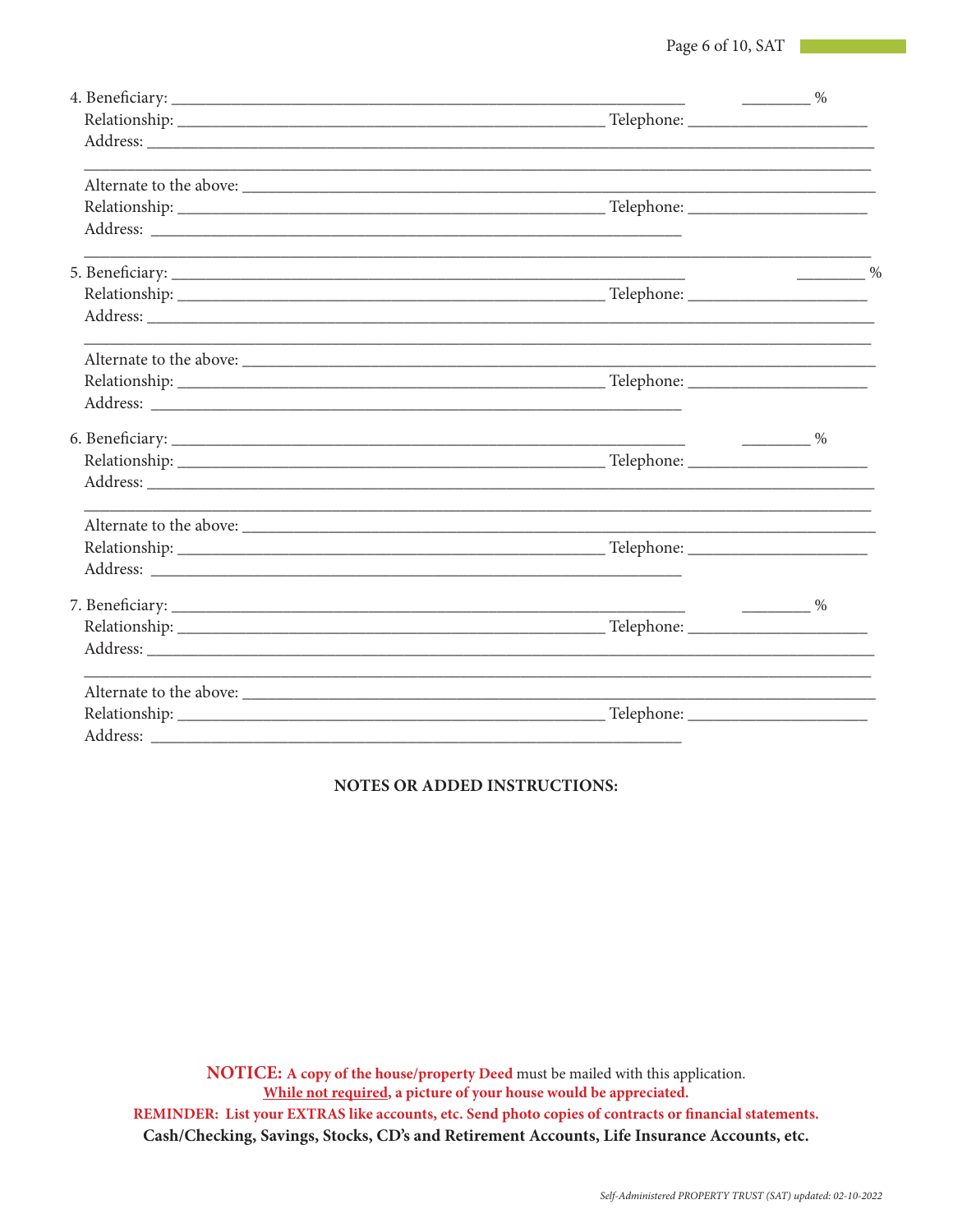## **Cash/Checking, Savings, Stocks, CD's and Retirement Accounts, Life Insurance Accounts, etc.**

Please contact IRA Financial Institutions, Retirement Plans, Life Insurance Policy Contracts, Banks holding your savings, Retirement and Checking accounts and list with each FIRM/FINANCIAL Institution who you desire as the beneficiaries on each of these accounts, upon your death. 3ABN reserves the right to refuse assets or liabilities added to the trust to avoid tax or other liability risk. Reminder: Everything can go into this Property Trust and be distributed from the Property Trust at the time of your demise. Photo copies of your Pay On Death (POD) instructions should be mailed to 3ABN Planned Giving and Trust Services with this work sheet.

Call for extra instructions **800-886-4800. Call for Property Trust Information.**

## **ITEMS FOR THIS TRUST:**

#### **REAL ESTATE (Home and Land or a Business)**

| Property Address: |      | Current Value: |
|-------------------|------|----------------|
|                   |      |                |
|                   |      | Current value: |
|                   | Zip: |                |

A Pay On Death should be settled on every financial firm you have accounts with. Failure to do so will result in funds not being released to relatives and other beneficiaries, as listed in this application and final TRUST.

# **This is Accounts to place in this trust for final life end distribution.**

**(**Copies of signed POD's from your Bank will be needed here after the trust is complete.)

| 1. $\frac{1}{2}$ Account #: |  |
|-----------------------------|--|
|                             |  |
|                             |  |
|                             |  |
|                             |  |
|                             |  |
|                             |  |
|                             |  |
|                             |  |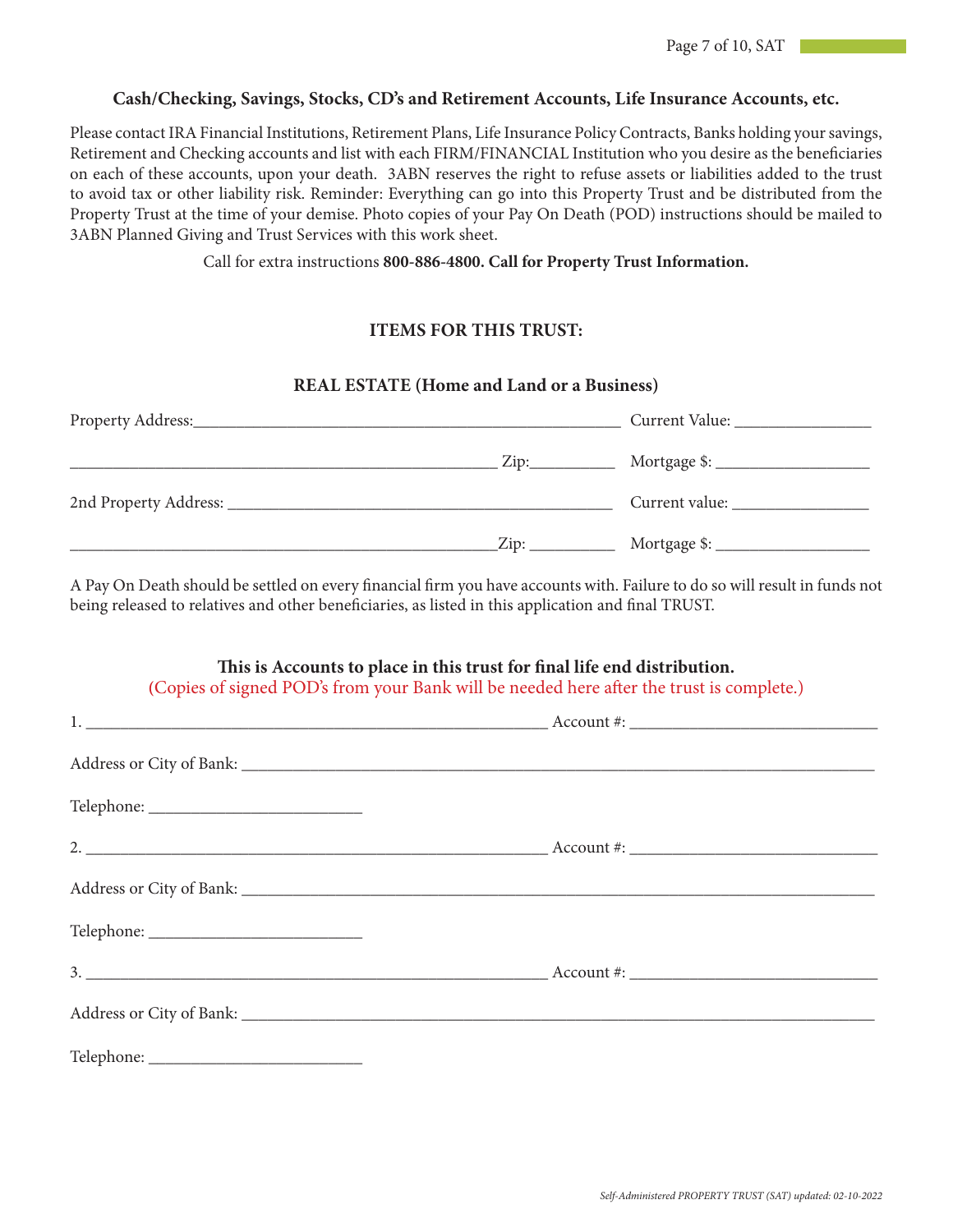| <b>LIFE INSURANCE</b>                                                         |
|-------------------------------------------------------------------------------|
|                                                                               |
|                                                                               |
|                                                                               |
| 2. $\frac{1}{2}$ Account #:                                                   |
|                                                                               |
|                                                                               |
| <b>FUNERAL PLANS</b>                                                          |
| Are you prepaid and have funeral contract/plot/plans? Yes ________ No _______ |
|                                                                               |
|                                                                               |
|                                                                               |
|                                                                               |

# FINANCIAL RETIREMENT PLANS: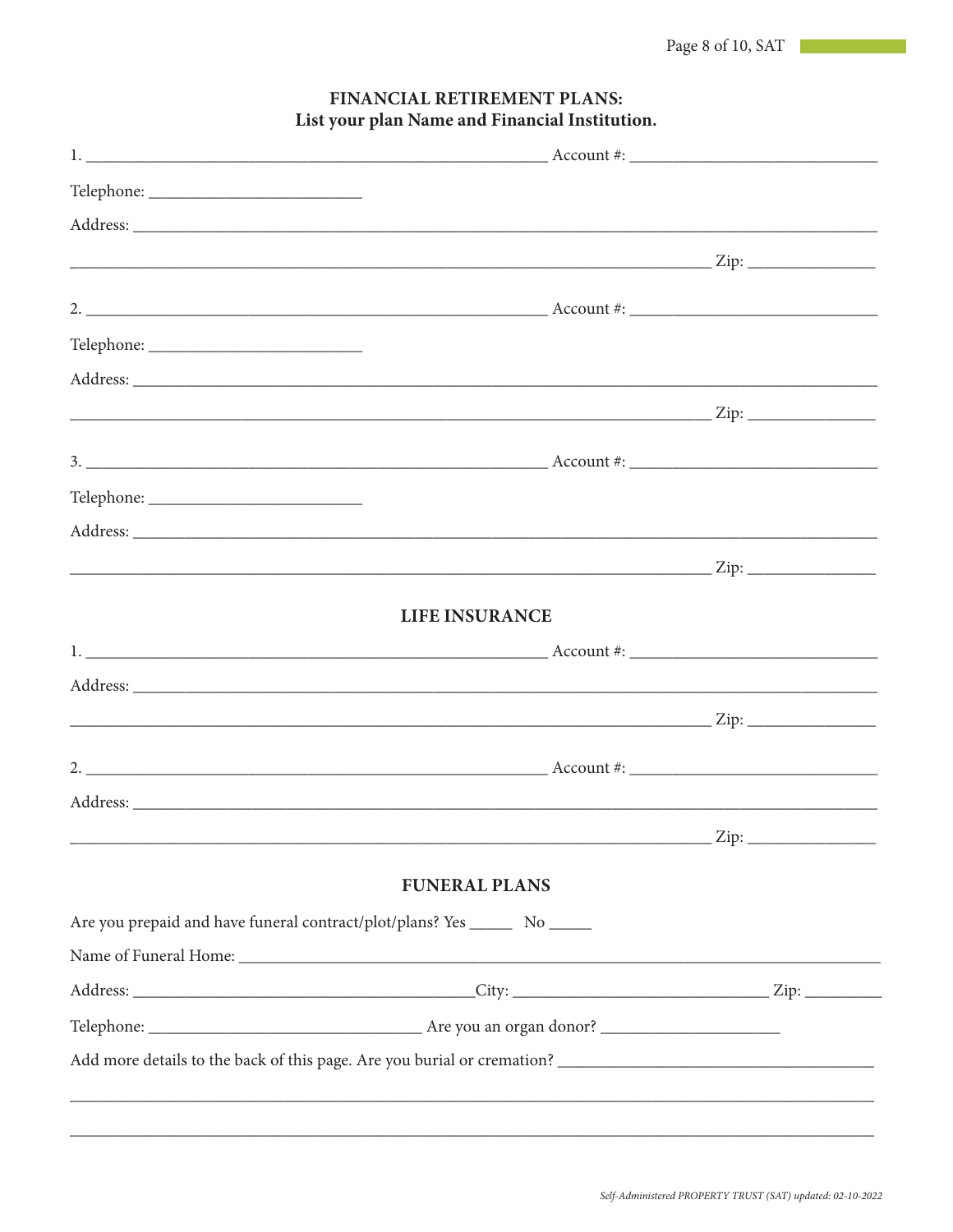#### **RELEASE FOR DOCUMENT PREPARATION BY 3ABN'S ATTORNEY**

I/We hereby request Three Angels Broadcasting Network to process my/our application for a **SELF ADMINISTERED PROPERTY TRUST**.

I/We have been fully advised that all legal documents will be prepared by legal counsel who represents 3ABN. The attorney will be paid by 3ABN. We recommend that you have the documents reviewed by legal counsel of your own choosing for an independent review to make sure they conform with your estate plan. By signing below, I/We understand I/We are responsible to see that these legal documents are executed properly, and our other desires have been stated properly. You may also wish to seek your own legal counsel to verify that all legal documents are in accordance with my /our instructions in this application.

I/We have also been advised to contact my/our own attorney, personally retained for independent counsel, to review this worksheet and later the document, IF WE DESIRE. **3ABN** does not pay for family selected attorney fees.

I/We \_\_\_\_\_\_\_\_\_\_\_\_\_\_\_\_\_\_\_\_\_\_\_\_\_\_\_\_\_\_ understand and agree with the details of this document and request this worksheet be forwarded to 3ABN's attorney for document preparation.

| (If joint - spouse signs here)                                                                    |
|---------------------------------------------------------------------------------------------------|
| Please Read Page 10 before the final signing                                                      |
| Sign below this line only if you had assistance from someone else to write this form out for you. |
| FOR PROXY AUTHORIZATION ONLY                                                                      |
|                                                                                                   |
| (Name of person who filled out this form for you)                                                 |
| On My/Our behalf the preparation and filling out of this application form in my/our presence.     |
|                                                                                                   |
|                                                                                                   |

*(If joint - spouse signs here)*